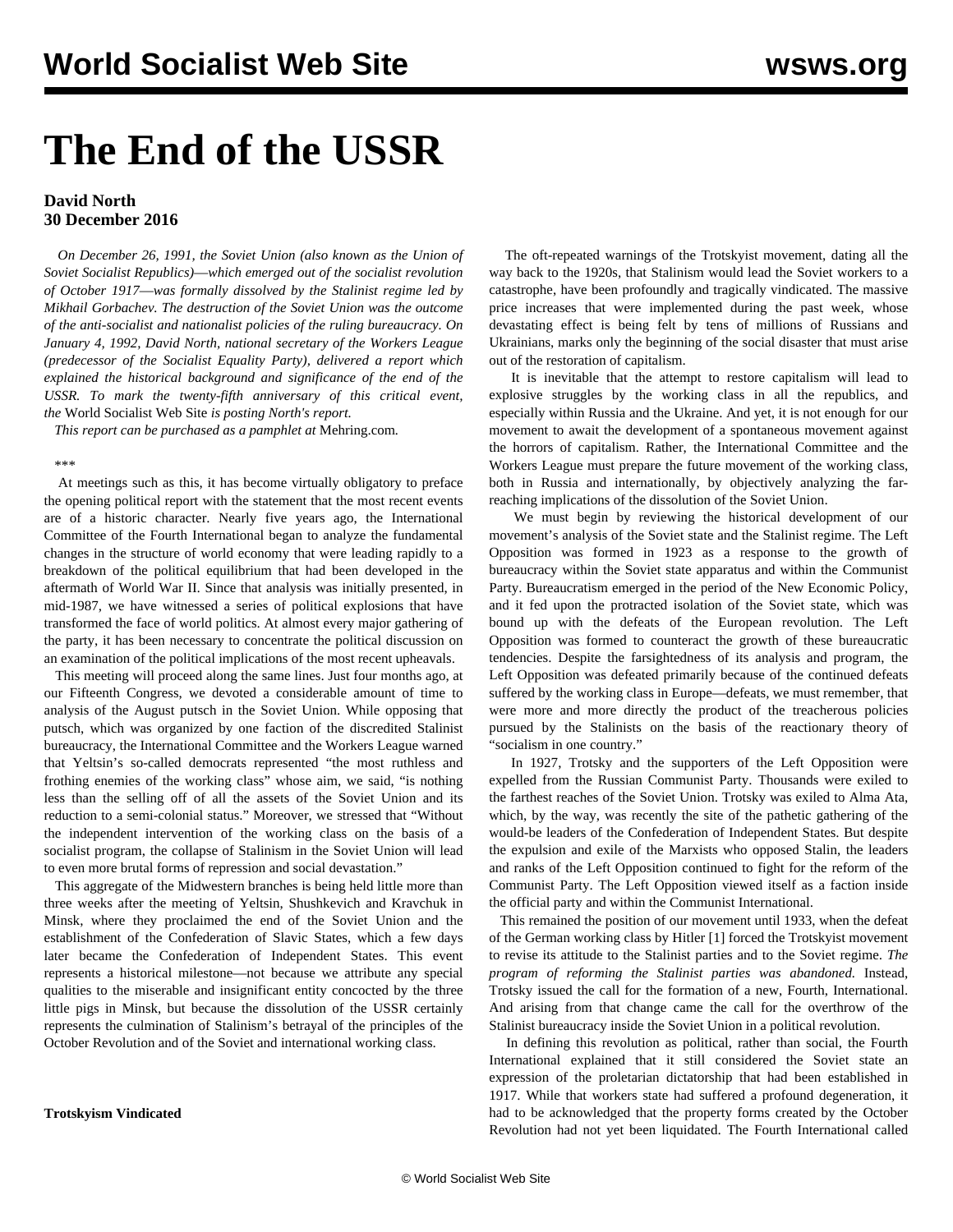upon the workers to overthrow the Stalinist bureaucracy. It warned that the bureaucracy's defense of its own material interests was incompatible with the progressive development of the productive forces of the Soviet Union. But Trotsky explained that the bureaucracy, to the extent that its own privileges were based on the property forms established in the aftermath of the October Revolution, was still compelled to defend these property forms against imperialism.

## **What Was the USSR?**

 Trotsky emphatically opposed those within the Fourth International who, on the basis of Stalin's crimes, concluded that the Soviet state could not be defined as a proletarian dictatorship, degenerated or otherwise; that the bureaucracy itself represented some new sort of class formation; and that either capitalism had been restored or a new form of exploitative society, unforeseen by Marxism and ruled by a bureaucratic elite, had been created. Trotsky rejected these positions. Between 1934 and his death in 1940 he repeatedly argued that the Soviet Union remained a workers state, which had to be unconditionally defended by the working class against imperialism in spite of the crimes of the bureaucracy. He wrote:

 "The class nature of the state is, consequently, determined not by its political forms but by its social content; i.e., by the character of the forms of property and productive relations which the given state guards and defends. … The domination of the Social Democracy in the state and in the Soviets (Germany 1918-19) had nothing in common with the dictatorship of the proletariat, inasmuch as it left bourgeois property inviolable. But the regime which guards the expropriated and nationalized property from the imperialists is, independent of political forms, the dictatorship of the proletariat…

 "Stalin serves the bureaucracy and thus the world bourgeoisie; but he cannot serve the bureaucracy without defending that social foundation which the bureaucracy exploits in its own interests. To that extent does Stalin defend nationalized property from imperialist attacks and from the too impatient and avaricious layers of the bureaucracy itself. However, he carries through this defense with methods that prepare the general destruction of Soviet society. It is exactly because of this that the Stalinist clique must be overthrown. But it is the revolutionary proletariat who must overthrow it. The proletariat cannot subcontract this work to the imperialists. In spite of Stalin, the proletariat defends the USSR from imperialist attacks."

 Later on in the same passage he wrote: "Hitler defends the bourgeois forms of property. Stalin adapts the interests of the bureaucracy to the proletarian forms of property … It is necessary that the Soviet workers drive out Stalin and Company. If the proletariat drives out the Soviet bureaucracy in time, then it will still find the nationalized means of production and the basic elements of the planned economy after its victory … That is a tremendous advantage!"

 Trotsky repeatedly came back to this basic point: as long as the bureaucracy, though in the service of its own material interests, still found itself compelled to defend the property forms created on the basis of October, the Soviet Union remained, in its basic tendencies, a workers state and the perspective of the political revolution remained viable. That is, with the overthrow of the bureaucracy, the working class would still be able to build upon the property forms laid down in the aftermath of the October Revolution.

 This analysis provided a clear orientation for the party and for the advanced workers. The defense of the USSR was bound up with a perspective which sought to mobilize the working class against the direct threat posed by imperialist intervention and the long-term consequences of the bureaucratic degeneration of the Soviet Union. Precisely because we unconditionally defended the Soviet Union against imperialism, we were for the overthrow of the bureaucracy. These different elements of our policy were inseparably connected.

 This definition of the class nature of the Soviet state conceded nothing to the Stalinists. If the Soviet state survived for so many decades, despite all the crimes carried out by the bureaucracy, it demonstrated only the astonishing potential of the new property forms created by the October Revolution. The Bolsheviks never based their struggle for power on the potential of state property in a single isolated workers state, especially one that had been erected upon the impoverished foundations of a backward economy. Rather, they based themselves on the potential of the international working class and its revolutionary struggle against world capitalism. If there was any point on which Lenin, Trotsky, Luxemburg [2] and all the great Marxists of that era were absolutely united, it was the dependence of the Russian Revolution upon the development of the revolutionary movement of the international, and especially, the European proletariat.

 For more than 55 years this analysis of the Soviet state has defined our orientation. We have defended it against countless attempts to revise the Marxist conception of the Soviet state and the Stalinist bureaucracy. There were those in the 1930s who claimed that the bureaucracy was a new class. Then, in the late '40s and early '50s, this revisionist conception was turned inside out by the Pabloites [3]—beginning with Deutscher [4], who attributed to the bureaucracy a progressive role. Deutscher argued that Trotsky had exaggerated the counterrevolutionary character of Stalinism, that Stalinism was engaged in a process of political reform, and that Stalin was a sort of proletarian Cromwell [5] who was carrying through the interests of the revolution, albeit in an unfortunately bloody fashion. He said that Trotsky's idea that Stalinism would lead to the restoration of capitalism in the Soviet Union was an unwarranted and even grotesque exaggeration, however understandable it was, given the tragic situation in which Trotsky found himself in the 1930s. All of these revisionist distortions of Marxism have been exposed. The correctness of Trotsky's evaluation of Stalinism as the gravedigger of the Russian Revolution has been totally vindicated.

#### **The Class Nature of the CIS**

 In the aftermath of the events of the past month, which marked the climax of the politics pursued by the bureaucracy since the advent of Gorbachev to power in March 1985, it is necessary to draw the appropriate conclusions from the juridical liquidation of the Soviet Union. It is impossible to define the Confederation of Independent States as a whole, or any of the republics of which it is comprised, as workers states.

 The quantitative process of degeneration of the Soviet Union has led to a qualitative transformation. The liquidation of the USSR and the establishment of the CIS is not merely a reshuffling of the letters of the alphabet. It has definite political and social implications. It represents the juridical liquidation of the workers state and its replacement with regimes that are openly and unequivocally devoted to the destruction of the remnants of the national economy and planning system that issued from the October Revolution. To define the CIS or its individual republics as workers states would be to completely separate the definition from the concrete content which it expressed during the previous historical period.

 A revolutionary party must face reality and state what is. The Soviet working class has suffered a serious defeat. The bureaucracy has devoured the workers state before the working class was able to clean out the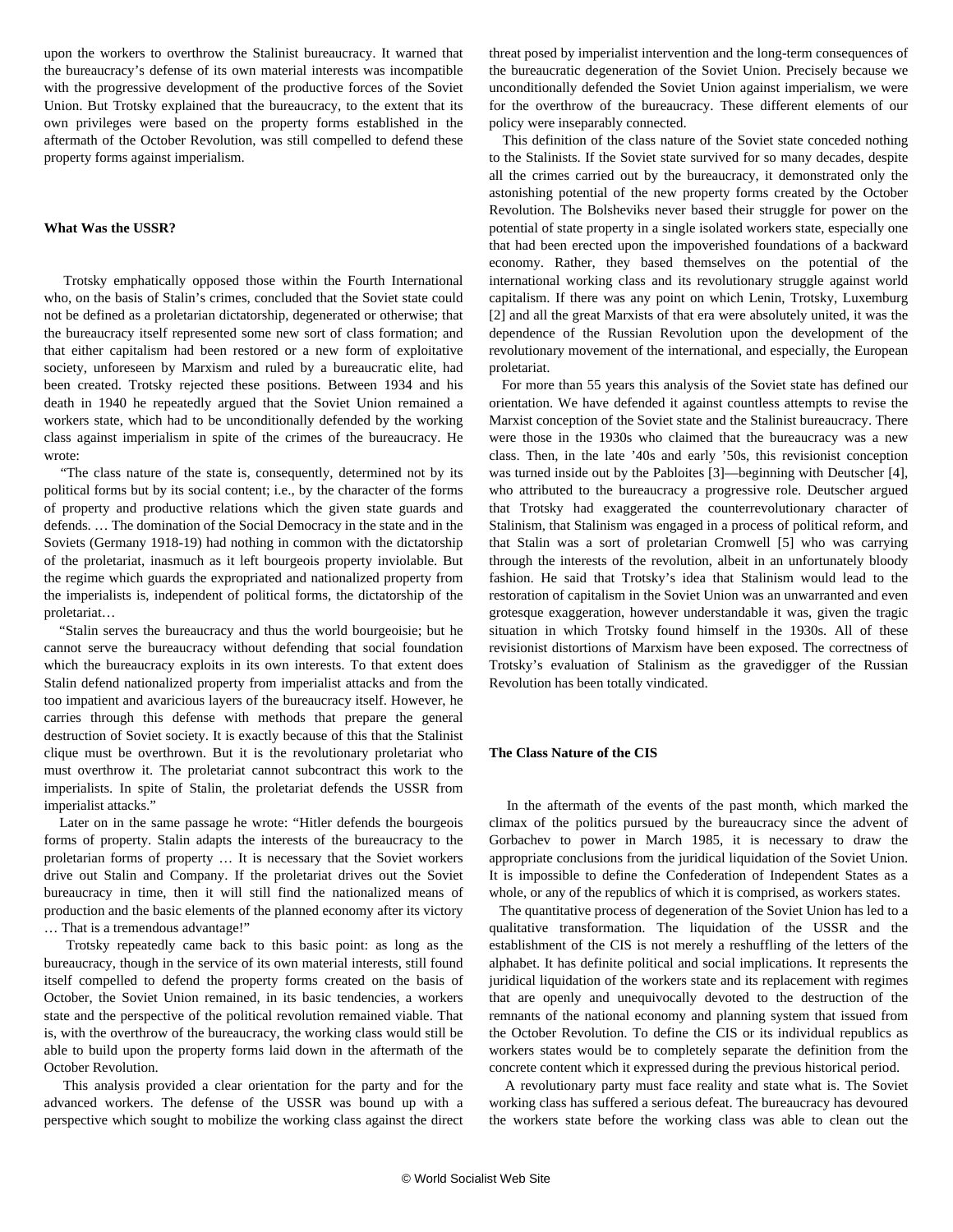bureaucracy. This fact, however unpleasant, does not refute the perspective of the Fourth International. Since it was founded in 1938, our movement has repeatedly said that if the working class was not able to destroy this bureaucracy then the Soviet Union would suffer a shipwreck. Trotsky did not call for political revolution as some sort of exaggerated response to this or that act of bureaucratic malfeasance. He said a political revolution was necessary because only in that way could the Soviet Union, as a workers state, be defended against imperialism.

 The process of degeneration is not one which extends into infinity. At a certain point degeneration becomes death. For the dialectician, the study of the transformation of quantity into quality is among the most important tasks of scientific cognition—though it generally troubles those whose intellectual life is sustained by the stability provided by the supposedly timeless truths of formal logic. In his great document "A Petty-Bourgeois Opposition in the Socialist Workers Party," written in 1939 in reply to Burnham [6] and Shachtman [7], Trotsky explained the relation of dialectical logic to the analysis of the Soviet Union:

 "Vulgar thought operates with such concepts as 'capitalism,' 'morals,' 'freedom,' 'workers state,' etc., as fixed abstractions, presuming that capitalism is equal to capitalism, morals are equal to morals, etc. Dialectical thinking analyzes all things and phenomena in their continuous change while determining in the material conditions of those changes that critical limit beyond which A ceases to be A, a workers state ceases to be a workers state.

 "The fundamental flaw of vulgar thought lies in the fact that it wishes to content itself with motionless imprints of a reality which consists of eternal motion. Dialectical thinking gives to concepts by means of closer approximations, corrections, concretization, a richness of content and flexibility; I would even say a succulence which to a certain extent brings them close to living phenomena. Not capitalism in general, but a given capitalism at a given stage of development. Not a workers state in general, but a given workers state in a backward country in an imperialist encirclement, etc.

 "Dialectical thinking is related to vulgar thinking in the same way that a motion picture is related to a still photograph. The motion picture does not outlaw the still photograph but combines a series of them according to the laws of motion. Dialectics does not deny the syllogism, but teaches us to combine syllogisms in such a way as to bring our understanding closer to the eternally changing reality. Hegel in his *Logic* established a series of laws: change of quantity into quality, development through contradictions, conflict of content and form, interruption of continuity, change of possibility into inevitability, etc., which are just as important for theoretical thought as is the simple syllogism for more elementary tasks."

Trotsky then observed:

 "If Burnham were a dialectical materialist, he would have probed the following three questions: (1) What is the historical origin of the USSR? (2) What changes has this state suffered during its existence? (3) Did these changes pass from the quantitative stage to the qualitative?"

 When Trotsky, in 1939, posed these questions, it was to refute Burnham's allegation that one could not define the Soviet Union as a workers state because it no longer corresponded to our programmatic norms: that is, Burnham held that since the workers state which existed in the Soviet Union no longer corresponded to the ideal workers state of the pre-1917 Marxist program, socialists no longer had to pay attention to such concrete issues as, for example, the nature of property relations existing in the USSR.

 But if we ponder the same questions posed by Trotsky in 1939, the answers lead us to the conclusion that the workers state has been destroyed. The changes in the policy of the Kremlin regime since 1985—the repudiation of the planning principle in favor of the unfettered operation of the market, the attacks on nationalized industry and agriculture, the constitutional guarantees provided to private ownership of the means of production and the hiring of wage labor—culminated on December 8, 1991 in the juridical liquidation of the Soviet Union. The declaration in Minsk proclaimed that the new states will be based on the supremacy of the market and private ownership. The Soviet Union, even if in a distorted and degenerate form, still upheld the property forms of October. But no one can claim that this is the aim, stated or unstated, of the regimes which exist in the Confederation of Independent States.

# **State and Property**

 It could be argued—and this is the line of Torrance [8] and Slaughter [9] , who lead the two factions of the anti-Trotskyist Workers Revolutionary Party in Britain—that at the present time the bulk of property in the various republics, including the Russian republic, remains state property. They infer from this fact that the state remains a workers state. By this logic, we must wait until at least 51 percent of the economy has been privatized before we are permitted to define the CIS as an association of bourgeois states, or of bourgeois states in the process of formation. This is nothing but a fetishistic approach to the forms of property, which holds that the character of the state is determined simply on the basis of an estimate of the numerical ratio between state and private property. Indeed, in the past, the Pabloites often sought to discover the existence of workers states on precisely such shallow empirical criteria.

 This has nothing whatsoever to do with Marxism. The new states are actively engaged in the destruction of the old forms of property. They are concentrating all their efforts on the growth of a bourgeoisie—and, in fact, the new bourgeoisie is emerging out of the very bowels of the old Stalinist bureaucracy. If the regime is not able to abolish state property at one fell swoop, it is because the very logic of capitalist restoration dictates that long before most of this nationalized property is actually privatized, it will be destroyed. This process is finding its most extreme expression in what was once East Germany, but it is one which is being carried out all over Eastern Europe.

 We certainly would not define the regimes of Havel [10] in Czechoslovakia or of Walesa [11] in Poland as "deformed" workers states. They are clearly bourgeois states. And the same is true for the regimes throughout Eastern Europe. Is there any reason to maintain that there exists a qualitative difference between the regimes of Havel and Walesa or Iliescu [12] and those of Yeltsin, Kravchuk or Shushkevich?

 To dwell somewhat longer on the shifting relation between nationalized and private property, let us note that Trotsky foresaw that a counterrevolutionary petty-bourgeois or bourgeois government would rule, at least in the earliest stages of its power, on the basis of existing state property. He wrote:

 "But does not history really know of cases of class conflict between the economy and the state? It does. After the Third Estate [13] seized power, society for a period of several years still remained feudal. In the first months of Soviet rule the proletariat reigned on the basis of a bourgeois economy. In the field of agriculture, the dictatorship operated for a number of years on the basis of petty-bourgeois economy. To a considerable degree it does so even now. Should a bourgeois counterrevolution succeed in the USSR, the new government for a lengthy period would have to base itself upon the nationalized property. But what does such a type of temporary conflict between the economy and the state mean? It means a revolution or a counterrevolution. The victory of one class over another signifies that it will reconstruct the economy in the interest of the victors."

 The governments which presently comprise the historical absurdity known as the CIS are committed to the denationalization of property and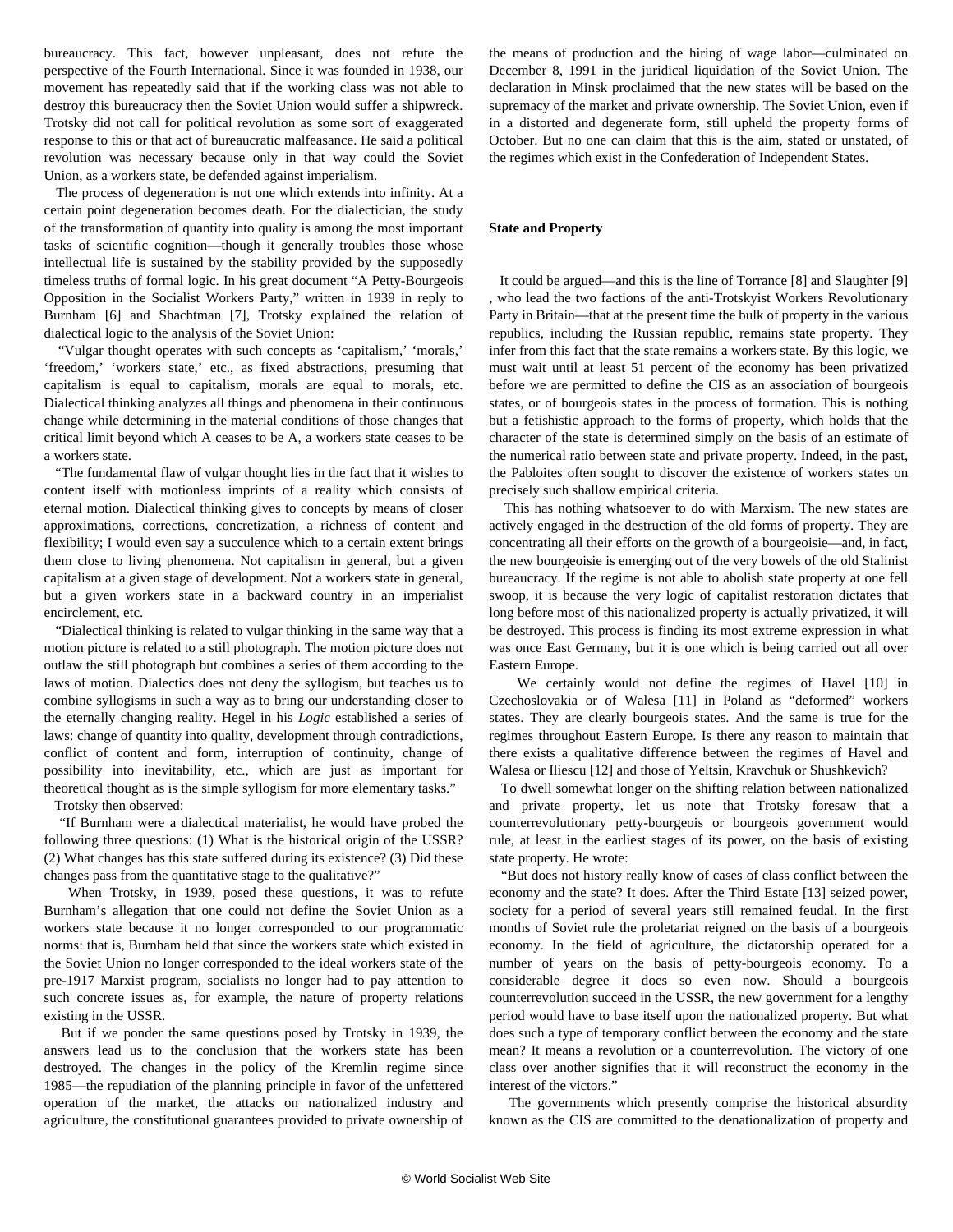to establishing the economic foundations for the rule of a new bourgeoisie. They are committed to the reintegration of their economies into the structure of world imperialism on the basis of the supremacy of the imperialist market, in which the local bourgeois and comprador elite will function as junior partners to the major imperialist powers.

 Quite correctly, we refused to conclude that this had happened before it took place. We have sought to rouse the working class in the Soviet Union and internationally against its realization. But the possibility of capitalist restoration has now been transformed into a reality. It is necessary to proceed from the new conditions, not as we wish they were, but as they are. But we must point out that we recognized the imminent danger facing the Soviet Union. I wish to refer comrades to the resolution of our Fourteenth Congress, which was adopted nearly two years ago, in February 1990, and which is reprinted in the current issue of *The Fourth International* journal.

 We wrote in section 50: "The Soviet Union, and the state property forms established through the expropriation of the landlords and capitalists of Russia in 1917, today face their greatest threat since the invasion of the Nazi armies 50 years ago."

 When this warning was first raised in discussions in the party, it was taken by some as a polemical exaggeration. After all, in 1941 several hundreds of thousands of German soldiers were inside the borders of the Soviet Union and that was certainly not the case in 1990. So how could one claim that the danger of 1990 was as great as the danger of 1941? The difference, we explained, was that in 1941 the bureaucracy still felt compelled, in the interests of its own privileges, to mobilize the masses to defend the property forms established on the basis of October. We pointed out that if in 1941 the bureaucratic regime had already shifted the axis of its rule to the restoration of private property—as it had by 1985—it would have joined wholesale with the fascists, and welcomed them into Moscow.

 Another and even more critical factor was the political consciousness of the Soviet working class in 1941 of the implications of the revolution. Those conquests were very much alive in the political thinking of the masses; and the bureaucracy had, in the interests of its own privileges, to adapt itself to the revolutionary feelings of the workers and present itself as the defender of Lenin's program.

## **Spontaneity and the Crisis of Leadership**

 In that same document we made a number of statements about the problems of the development of revolutionary leadership, and the dangers which arose from the fact that the overthrow of the Stalinist regimes had not been led by the workers under the leadership of Marxists. For example, we wrote in section 33:

 "It would be one-sided and dangerous to focus merely on the purely 'objective' side of events, as if the breakdown of the East European regimes and emergence of a new revolutionary era proceeded entirely apart from the class struggle and the conscious clash of political forces. The present crisis carries with it the danger that, without the building of a revolutionary leadership, the working class can be thrown back catastrophically. In Eastern Europe and the Soviet Union, as in the imperialist and the backward capitalist countries, what is posed is not only the disintegration of the old labor bureaucracies, but also the destruction of all of the social gains won by the working class."

 Now, remember, that was written in the midst of the events which were then unfolding in Eastern Europe, when we were fighting against any facile or complacent conception that the fall of the Stalinist regimes would by itself open the road to the victory of the working class through some kind of spontaneous process. We added in section 35:

 "The counterrevolutionary danger cannot be averted simply on the basis of the spontaneous movement of the working class. Four decades of Stalinist repression and corruption in Eastern Europe and six decades of its bureaucratic misrule within the Soviet Union and counterrevolutionary collaboration with imperialism internationally have profoundly disoriented the working class. To the extent that the crimes of Stalinism have discredited socialism in the eyes of many workers in Eastern Europe, who mistakenly identify Stalinism with socialism, the working class is in danger of being politically disarmed in the face of a counterrevolutionary conspiracy of imperialism, Stalinism and the petty-bourgeois "democrats." The dangers that face the working class in Eastern Europe and the USSR arise from the fact that the disintegration of the Stalinist regimes has proceeded much more rapidly than the development of revolutionary consciousness in the proletariat."

Finally, in section 37, we wrote:

 "The historical issues can be posed as follows: will the political revolution in the Stalinist countries develop more rapidly than the restoration of capitalism? Will the socialist revolution in the capitalist countries develop more rapidly than the imperialist drive to World War III?"

 Now we must acknowledge that the restoration of capitalism has unfolded more rapidly than the political revolution. We must confront the new tasks which are posed before this movement without in any way adapting to the petty-bourgeois skeptics who invariably will find in the latest turn of events new justification for their rejection of the revolutionary perspective and the historic role which Marxism has ascribed to the working class.

#### **Is the Working Class to Blame?**

 It is always too easy to discover in the defeats of the working class proof of the nonrevolutionary character of the proletariat. But before one writes off the Soviet working class, or sees in the present developments proof of the impossibility of social revolution, it is necessary to consider the immense achievements and sacrifices which have been made by the Soviet working class in the course of this century: in 1905, in 1917, in the ensuing civil war, in the astonishing social transformation of the Soviet Union prior to World War II, and in the staggering defeat of the fascist armies between 1941 and 1945, in the face of losses whose magnitude is still difficult to comprehend. There is one statistic which provides an idea of the magnitude of losses. It is estimated that more than 90 percent of the male population born between 1923 and 1925 perished in the war.

 After the war, the ruins of hundreds of cities, towns and villages were cleared away and the Soviet economy was rebuilt. Along with that came the achievements of the Soviet people in science and culture that up until only recently astonished the entire world. Despite everything, the achievements of the Soviet working class—in the face of harrowing difficulties and worldwide imperialist reaction—is the most powerful historical refutation of the supposedly "nonrevolutionary" role of the working class.

 However, considering these achievements, the collapse of the USSR will perhaps seem all the more inexplicable. How is it possible, many socialist-minded workers will ask, that the Soviet workers failed to recognize the necessity of defending what they themselves had fought to create? How is it possible that the juridical liquidation of the Soviet Union was carried through by a miserable group of petty gangsters, acting in the interests of the scum of Soviet society?

 We must reply to these questions by stressing the implications of the massive destruction of revolutionary cadre carried out within the Soviet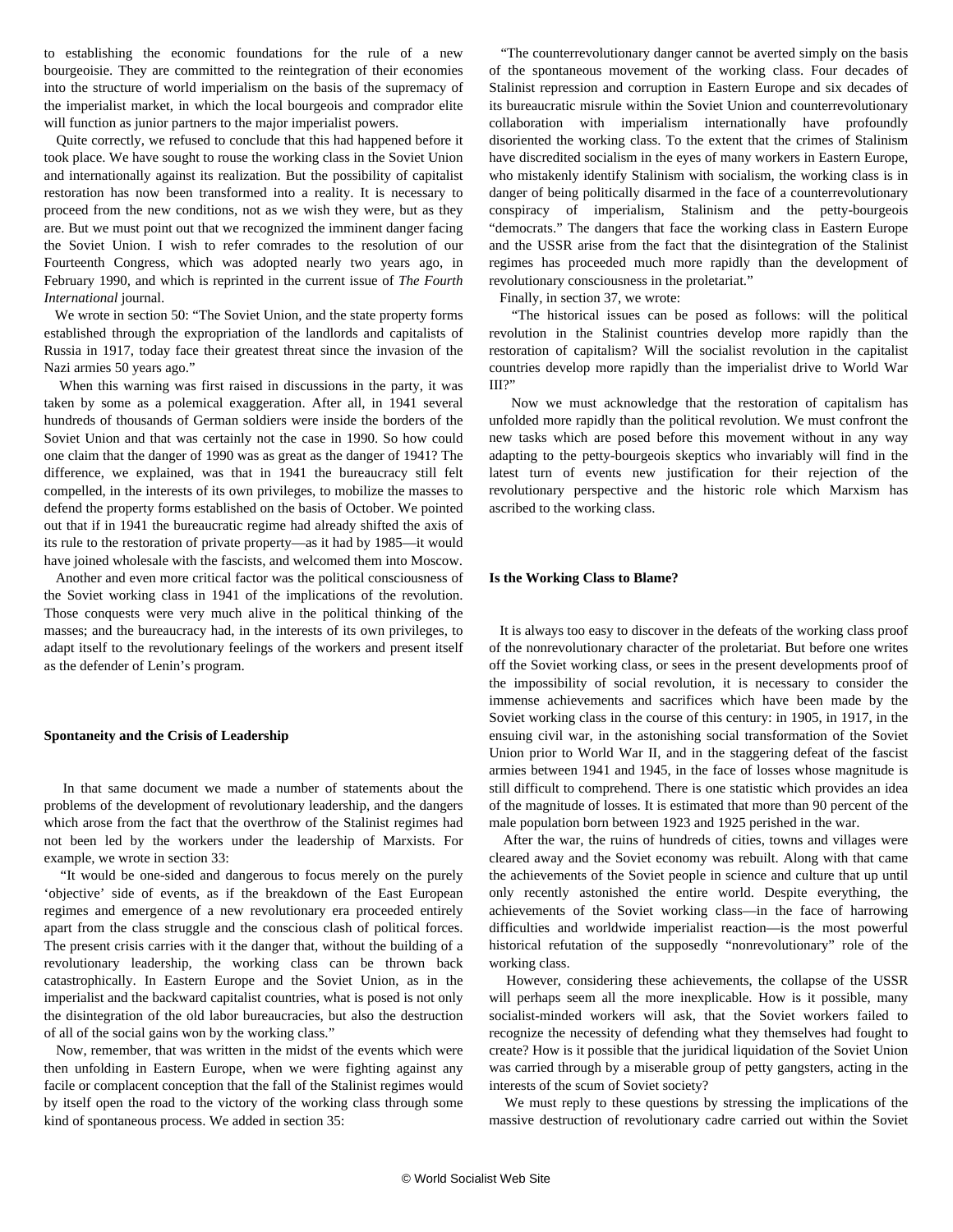Union by the Stalinist regime. Virtually all the human representatives of the revolutionary tradition, who consciously prepared and led that revolution, were wiped out. And along with the political leaders of the revolution, the most creative representatives of the intelligentsia, which had flourished in the early years of the Soviet state, were also annihilated or terrorized into silence.

 Furthermore, we must point to the deep-going alienation of the working class itself from the state property. Property belonged to the state, but the state "belonged" to the bureaucracy, as Trotsky noted. The fundamental distinction between state property and bourgeois property—however important from a theoretical standpoint—became less and less relevant from a practical standpoint. It is true that capitalist exploitation did not exist in the scientific sense of the term, but that did not alter the fact that the day-to-day conditions of life in factories and mines and other workplaces were as miserable as are to be found in any of the advanced capitalist countries, and, in many cases, far worse.

#### **The Impact of the World Situation**

 Finally, we must consider the consequences of the protracted decay of the international socialist movement. Of course, Stalinism long ago proclaimed the goal of socialism in one country. But it did not entirely deny the significance of the international workers movement; and, if only for the most cynical reasons, the Kremlin sought to present the Soviet Union as the focal point of an international movement against capitalism. The bureaucracy treacherously betrayed the struggles of the international proletariat. But thousands of the most politically advanced workers in the USSR retained the hope that they would yet live to see the victory of world socialism. These internationalist convictions, which persisted for decades, sustained the morale of millions of Soviet workers.

 But the increasing and ever more apparent weakness of the international workers movement had a profound effect on the thinking of Soviet workers. To ever broader layers of the Soviet working class, the goal of socialism, let alone communism, seemed a distant mirage. The chronic problems of the Soviet economy had long ago discredited the perspective of "socialism in one country." And the more it was discredited, the heavier the burden of the international situation rested upon the Soviet working class.

 Especially during the past decade, the collapse of effective working class resistance in any part of the world to the bourgeois offensive had a demoralizing effect on Soviet workers. Capitalism assumed an aura of "invincibility," although this aura was merely the illusory reflection of the spinelessness of the labor bureaucracies all over the world, which have on every occasion betrayed the workers and capitulated to the bourgeoisie. What the Soviet workers saw was not the bitter resistance of sections of workers to the international offensive of capital, but the defeats and their consequences.

 As the direct influence of the working class on the course of world politics steadily diminished, the position of the Soviet working class appeared to be more and more isolated. The situation, unfavorable to the Soviet workers, increased the arrogance and the appetites of the bureaucrat and the petty bourgeoisie. As the Soviet professionals and technocrats received glowing reports from their relatives who had emigrated to the United States, of cars and easy money, they became all the more dissatisfied with the relatively paltry privileges provided to them by the Soviet system. At the same time, the bureaucrats, noting the weakening position of the working class, became increasingly convinced of the possibility of carrying through the restoration of capitalism and basing their own privileges more firmly on the ownership of the means of production.

#### **Great Struggles Are Inevitable**

 There is, of course, a difference between the juridical liquidation of the Soviet Union and the liquidation of the fighting capacity of the working class. The two are not the same. We are not by any means implying that there will be no resistance of workers to the impact of capitalist restoration. We have stated many times that capitalism cannot be restored peacefully and democratically, and we maintain that position. There will be no shortage of violence, both in the form of state attacks on the working class and in the resistance of the working class. The state is preparing for a bloody confrontation with the working class. The *Financial Times* has reported that Yeltsin has been devoting most of his time to reorganizing the military forces to deal with opposition provoked by the fall in living standards.

 Large sections of the Soviet working class are finding themselves impoverished. At the going world rate for the ruble, the monthly wage of the average worker in the Soviet Union is below \$5.00. That is, almost overnight the position of the Soviet worker is being reduced to virtually that which exists in countries such as Bangladesh.

 A few days ago there was a report published in the *New York Times* on the decline of the birthrate in Eastern Europe and the Soviet Union, a decline which is of the magnitude of those found in periods of civil war and mass epidemics. The experts say the reason for this is that the old system artificially sustained a high birthrate by providing benefits which previously made children worthwhile. In the Soviet Union women were granted pregnancy leave and extended maternity leave of two to three years. But now, millions of people don't know how they're going to feed themselves, let alone how they're going to feed their families. The latest statistics show that in some major cities, the rate of deaths is surpassing the rate of births.

 It is clear that the counterrevolution is on the offensive, but it has not consolidated itself. All analogies are limited and when we state that the working class has suffered a defeat, we don't intend to invoke a formal comparison to the events of 1933. Hitler's victory was characterized by a rapid consolidation of state power by his rather highly developed fascist cadre. He came to power on the basis of mass support in the pettybourgeoisie and he was in a position to rather quickly draw into his hands the threads of power.

 It would be an exaggeration to suggest that a similar situation exists in the Soviet Union. Moreover, the Confederation of Independent States is itself a historical abortion which in no way represents a viable alternative to what previously existed, if by viable we mean a structure that provides a stable foundation for economic development. Up until now, the policy pursued by the bureaucracy, the compradors and the "democrats" has had an entirely negative character. It has been exclusively aimed at destroying the nationalized economy. But the work of an arsonist is far less complex than that of an architect and builder. The arsonist needs only a match and rags soaked in kerosene to destroy what architects and builders labored years to create. Now the arsonists are brought face to face with the results of their own pyromania and it would be, I think, a very serious mistake to attribute to the CIS any enduring viability. Rather, the so-called Confederation of Independent States is only a transitional stage in the ongoing disintegration of the USSR and the republics themselves. Battles between the republics and within the republics are inevitable.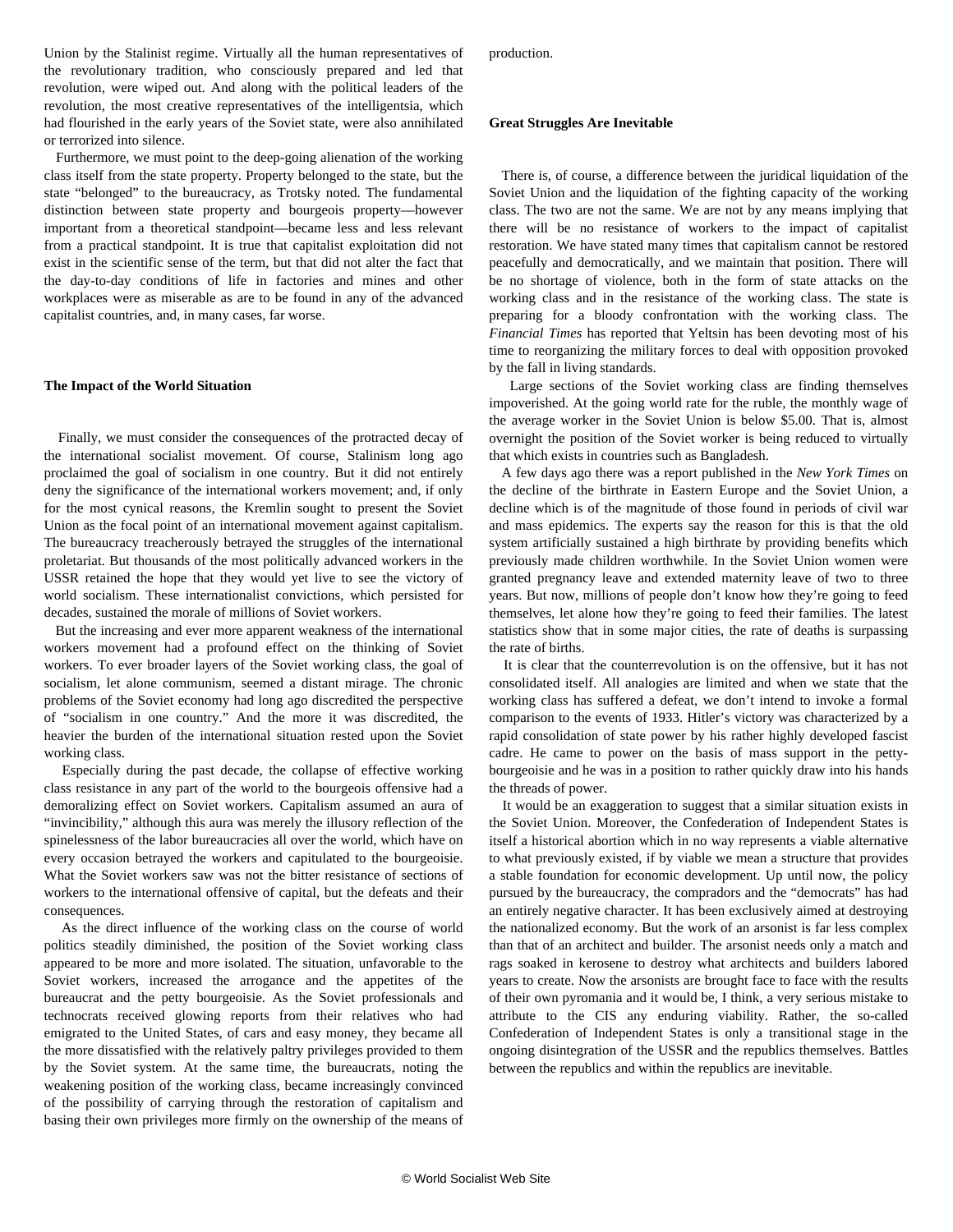#### **An Example of Lenin's Genius**

 One has only to contrast the flimsy confederation as it emerged at the end of 1991 to the Soviet Union, which was established in 1922, to see the vast difference in the work carried through by the Bolsheviks in the heroic period of the Soviet revolution and that of the Stalinist-comprador mafia.

 Like so many of the original conquests of the October Revolution, the national policy implemented by the Bolsheviks, under the leadership of Lenin, was betrayed by the Stalinists. It has been largely forgotten that the historical origins of the Soviet state, like the nationalized property, initially provided a highly creative solution to the problems of social, cultural and economic development among peoples who had previously lived under conditions of the most extreme backwardness.

 I have been recently reading an excellent summary of the national policies implemented by the Bolsheviks in the first volume of E.H. Carr's *History of the Russian Revolution*. Carr insisted, though he himself was not a Marxist, that Lenin's achievement in the creation of the Soviet Union was a work of creative genius that surpassed even the triumph of the Bolsheviks in 1917. Carr stressed that Lenin's program of selfdetermination provided an answer to problems for which the bourgeoisie of the advanced capitalist states could find no solution:

 "The Bolshevik policy of national self-determination," Carr wrote, "had completed its evolution from the recognition of the right of secession in a bourgeois society to the recognition of equality between nations and the cessation of the exploitation of one nation by another in a socialist community of nations. The link between them was Lenin's postulate of the 'voluntary union' through which this consummation would be reached, and which made union an expression and not a denial of the selfdetermining will of the nation. The postulate rested on Lenin's firm personal conviction that, under socialism, the element of coercion would disappear from government and be replaced by voluntary acceptance of administrative rules. … What could be said in its favor was that the bourgeois theory of self-determination had by 1919 reached an impasse from which no escape was possible."

 The impasse to which Carr referred was the fact that the bourgeois policy of self-determination of nations recognized only formal equality and disregarded the fact that there are oppressed and oppressor nations, that the world is ruled by a handful of imperialist states which hypocritically proclaim the equality of nations while ruthlessly exploiting the scores of backward countries. As Carr explained:

 "The capitalist order, in the form which it had assumed of a division of labor between advanced or industrial nations and backward or colonial nations, had rendered real equality between nations unattainable; and that the conception of reunion in a socialist order between really and not merely formally equal nations was a bold and imaginative attempt to break the deadlock. The importance of the policy lay in the steps taken to establish equality by obliterating the division between industrial and agricultural nations … It would be difficult to exaggerate the significance of Soviet nationalities policy either in its historical setting or in its ultimate influence. It was at the outset the crucial factor in Lenin's astonishing achievement of the reassembly of nearly all the former dominions of the Tsars after the disintegration and dispersal of war, revolution and civil war; and it long remained an effective ingredient of Soviet foreign policy in many parts of the world."

# **The CIS Is Not Viable**

To the extent that the Soviet Union promoted the economic development

of the more backward regions of the USSR, the central Asian republics, for example, at least something remained of the initial principles upon which the October Revolution had been based. Though compromised and violated in Stalinist practice, the Union initially provided a framework within which areas of the world, which capitalism had proven incapable of developing, were able to achieve a far higher level of economy and social culture. Had the Soviet workers been able to overthrow the Stalinist regime, there would have been a revival of the democratic potential of the Soviet federation. But there is nothing progressive in the inter-republic relations envisaged by the leaders of the CIS. This structure is as reactionary as it is anachronistic.

 The reactionary character of the CIS is most graphically exposed by Yeltsin's statement that he intends to place relations between the republics within the CIS on the basis of "real market values." What does he mean? His argument is that the Russian federation has been unfairly compelled by the old Soviet Union to subsidize the central Asian republics and the others to the tune of some \$33 billion a year. Now Yeltsin intends to cut that subsidy, just as Russia has already cut the subsidy to Cuba.

 The bourgeois press, commenting on the nature of relations within the CIS, astutely observes that the policies of self-interest being pursued by the Russian leaders exclude any viable collaboration.

 The *Financial Times* noted last week: "Leaders of the new Commonwealth of Independent States meet in the Byelorussian capital of Minsk today. The signs are that the main members will be unable to agree on the basic economic and financial structures to protect them from disastrous disruptions to trade and protection. Only three weeks after Russia, the Ukraine and Byelorussia formed the new Commonwealth it is clear that they have adopted economic measures that will harm rather than support each other's economies."

 Bloody fratricidal struggles, similar to those which have wracked Yugoslavia during the past few months, are unavoidable on the basis of such policies. In contrast to the Bolsheviks, who sought to overcome national divisions by centering the struggle along the line of classes and establishing the unity of all oppressed people in struggle against imperialism and its local agents, the national antagonisms will now be manipulated by the restorationists for the purpose of creating a blind alley for the masses.

#### **Once Again on the Problem of Leadership**

 It is absolutely excluded that the states which comprise this confederation are going to consolidate themselves in the near future. But it would nevertheless be a strategic error to believe that the resurrection of the Soviet Union will somehow arise spontaneously out of a mere eruption of mass discontent. Blind reliance on the capacities of the spontaneous movement is always flawed and dangerous. For a mass movement to develop and to pursue a fruitful path, it must have a perspective. This remains the critical issue. There will be outbursts; there will be strikes. There may even be seizures of factories. But the future of the Soviet masses depends upon the development of revolutionary leadership and the assimilation of the lessons of the entire historic experience of the USSR.

 It is this question which is, for us, the most important. It is not possible anywhere in the world for the working class to improvise a leadership. Trotsky's most profound remarks on this question are in one of the last articles he wrote. It was found on his desk at the end of his life, an article titled "The Class, the Party and the Leadership." He wrote the following:

 "A great historic shock is necessary to reveal sharply the contradiction between the leadership and the class. The mightiest historical shocks are wars and revolutions. Precisely for this reason, the working class is often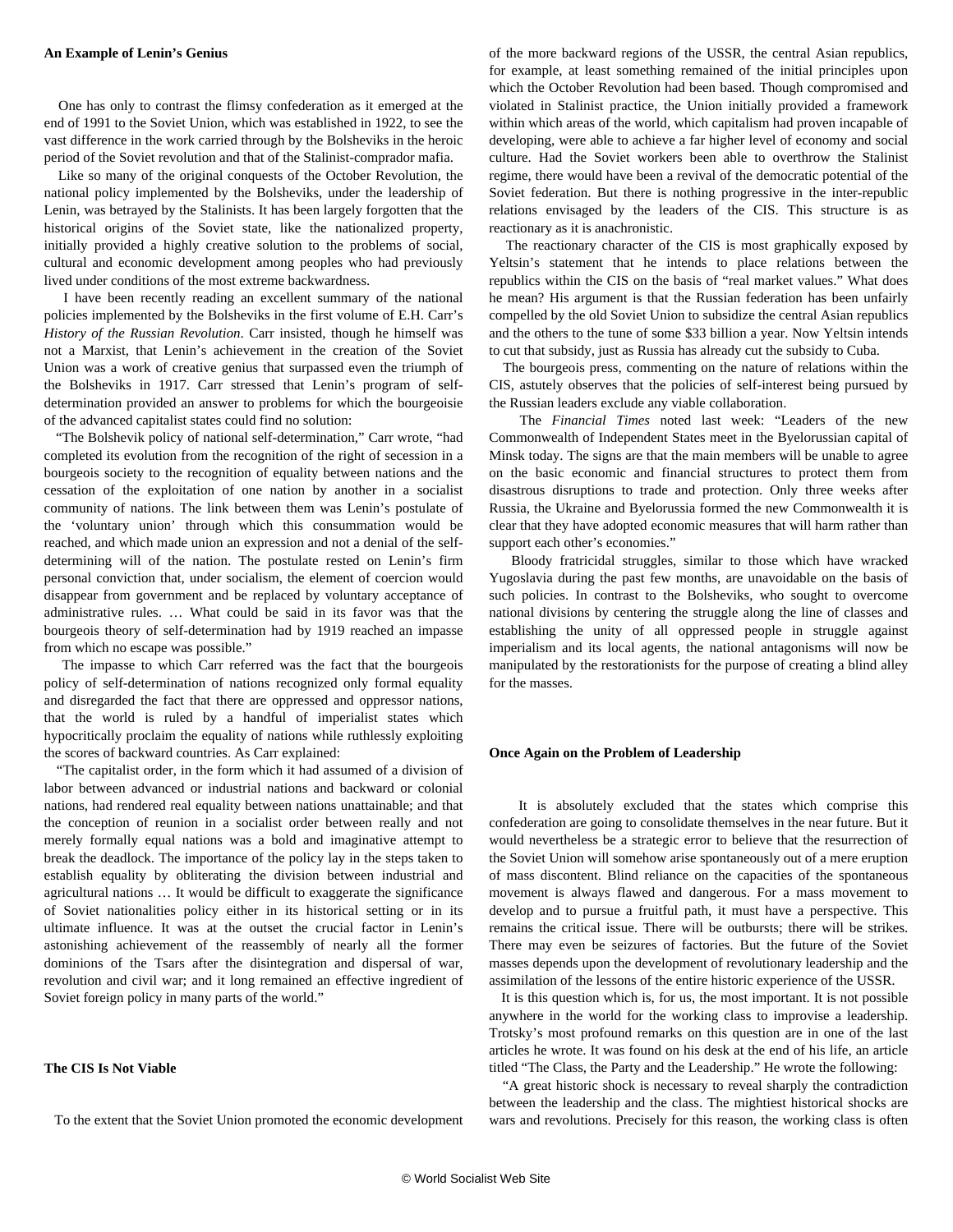caught unawares by war and revolution. But even in cases where the old leadership has revealed its internal corruption the class cannot immediately improvise a new leadership, especially if it has not inherited from the previous period strong revolutionary cadres capable of utilizing the collapse of the old leading party."

 When we consider the problems of leadership, we are not only dealing with the Soviet Union. In fact our appraisal of the nature of the CIS has as much to do with the problems of the international workers movement as it does with the immediate problems which confront the Soviet working class. The role played by the Stalinist bureaucracy in the liquidation of the Soviet state is the sharpest expression of the relationship of all the old labor bureaucracies in every country to the past conquests of the working class.

# **An International Phenomenon**

 What are the lessons which must be drawn from the juridical liquidation of the USSR? After all, the Soviet state and its economic foundations were not overthrown from below. They were dispensed with from above. These transformations have been carried out over the heads of broad masses of people by tiny bureaucratic cliques utilizing their positions of power to paralyze the workers movement and liquidate its past achievements. What has occurred in the former Soviet Union is a manifestation of an international phenomenon. All over the world the working class is confronted with the fact that the trade unions, parties and even states which they created in an earlier period have been transformed into the direct instruments of imperialism.

 The days are over when the labor bureaucracies "mediated" the class struggle and played the role of buffer between the classes. Though the bureaucracies generally betrayed the historical interests of the working class, they still, in a limited sense, served its daily practical needs; and, to that extent, "justified" their existence as leaders of working class organizations. That period is over. The bureaucracy cannot play any such independent role in the present period.

 This is true not only for the Stalinist bureaucracy in the USSR, but for the American bureaucracy in the trade unions. At our last Congress we stressed that the leaders of the present trade unions cannot be defined as a force which defends and represents, if only in a limited and distorted way, the interests of the working class. To define the leaders of the AFL-CIO as "trade union" leaders, or, for that matter, to define the AFL-CIO as a working class organization, is to blind the working class to the realities which they confront.

 I would like to call to your attention a point Trotsky made in an article which I've already quoted called "Not a Workers Not a Bourgeois State." He made the following point:

 "But let us take a more familiar analogy; that between a workers state and a trade union. From the point of view of our program, the trade union should be an organization of class struggle. What then should be our attitude to the American Federation of Labor? At its head stand manifest agents of the bourgeoisie. Upon all essential questions, Messrs. Green, Woll and Company carry out a political line directly opposed to the interests of the proletariat. We can extend the analogy and say that if until the appearance of the CIO, the AFL accomplished somewhat progressive work, now that the chief content of its activity is embodied in a struggle against the more progressive (or less reactionary) tendencies of the CIO, Green's apparatus has definitely become a reactionary factor. This would be completely correct. But the AFL does not because of this cease to be an organization of the trade unions.

"The class character of the state is determined by its relation to the

forms of property in the means of production. The character of a workers organization such as a trade union is determined by its relation to the distribution of national income. The fact that Green and Company defend private property in the means of production characterizes them as bourgeois. Should these gentlemen in addition defend the income of the bourgeoisie from attacks on the part of the workers; should they conduct a struggle against strikes, against the raising of wages, against help to the unemployed [in other words, if they were to do everything that Lane Kirkland and the UAW do today]; then we would have an organization of scabs, and not a trade union. However, Green and Company, in order not to lose their base, must within certain limits lead the struggle of the workers for an increase—or at least against a diminution—of their share of the national income. This objective symptom is sufficient in all-important cases to permit us to draw a line of demarcation between the most reactionary trade union and an organization of scabs."

 If we take Trotsky's definition of a trade union as an organization whose class character is determined by its relation to the distribution of the national income, it is clear that a trade union can carry out policies which are opposed to the long-term interests of the working class without ceasing to be a workers organization.

 But when these leaders and organizations actively collaborate with the bourgeoisie in lowering the living standards of the working class, smashing up strikes, framing up workers, and throwing workers onto the unemployment rolls, then, of course, we're dealing with a profound change in the class character of such organizations.

 All this has already happened. Workers are trapped inside organizations which have assumed the character of corporatist syndicates, controlled by petty-bourgeois bureaucracies whose own interests are in no way connected to even a residual defense of the rank and file's share of the national income. As statistics show, the AFL-CIO, the UAW and its officials have prospered even as union membership falls drastically and workers' standard of living is at its lowest point in decades.

 The workers in the Soviet Union are discovering that they have been utterly and totally betrayed by the party to which they looked for leadership as no other class has ever been betrayed. There, the state power was conquered; but the protracted crimes of the bureaucracy have culminated in the liquidation of the USSR and the reestablishment of capitalism. In every part of the world, including the advanced countries, the workers are discovering that their own parties and their own trade union organizations are engaged in the related task of systematically lowering and impoverishing the working class.

#### **The Historic Role of the Fourth International**

 Out of this terrible reality emerges the necessity of the Fourth International. It is the only political foundation upon which the international workers movement can be revived and raised to a higher level. Our party has never proceeded on the basis of the national potential of the Soviet state. We long ago explained the limitations of that national foundation. Our confidence stems from a historical analysis. The degeneration and collapse of the Soviet Union does not invalidate the 1917 revolution, especially as the leaders of that revolution explained again and again that the fate of the USSR depended upon the world socialist revolution.

 The collapse of the Soviet state must lead to a period of protracted instability not only in those areas which were once part of the Soviet Union. Rather, the breakup of the USSR must exacerbate the global contradictions of the imperialist system.

This is for us, finally, the most critical element in our analysis. The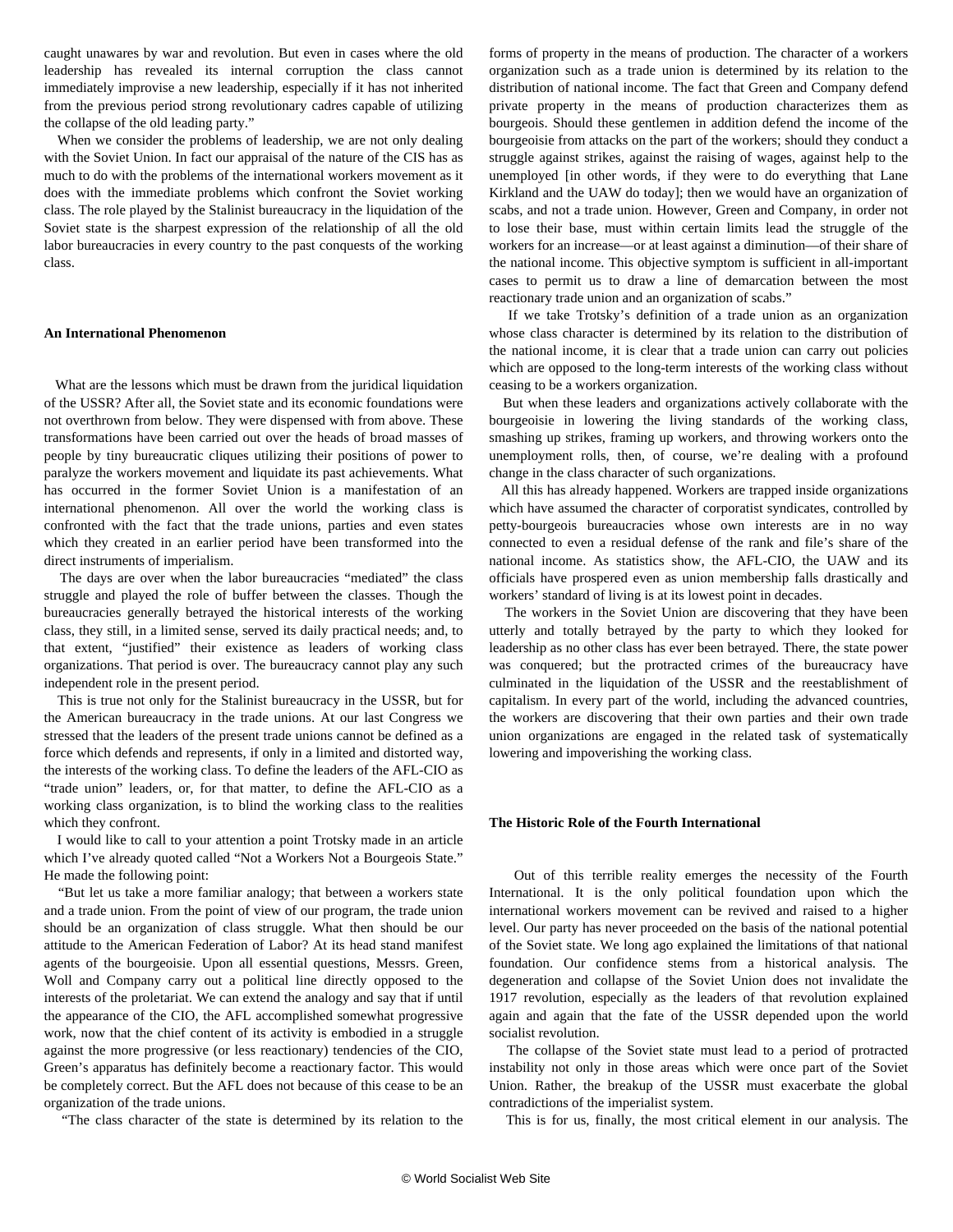collapse of the Soviet state does not mean that the contradictions within imperialism that produced the 1917 revolution have been overcome. Here we must deal with the great paradox which no bourgeois commentator cares to notice.

 According to the precepts of formal logic, the downfall of the Soviet Union and the supposed refutation of Marxism should have been realized in the midst of rapidly rising living standards and growing prosperity throughout the capitalist world. However, the opposite is taking place. Not since the 1930s has capitalism been in such a state of rotten decay. Mass unemployment, mass degradation, the stagnation of the productive forces, the preparations for World War III—all of this is indisputable.

 And, in fact, the decay of world capitalism and the breakup of the Soviet Union are profoundly related. Imperialism did not directly overthrow the Soviet Union. This task was carried out for it by the bureaucracy. In a historical sense, the following happened. Ravaged by crisis, the world bourgeoisie approached Gorbachev and said, "My dear friend, we have reached the point where our system is finished. We ask of you one last favor. You've done everything for us. We know that. We appreciate it. You've betrayed countless revolutions. You've disoriented tens of millions of workers. But hasn't the time come for you finally to close down the Soviet Union and at least give us the opportunity to exploit more directly the resources of the USSR?" And the Stalinists replied, "In view of the seriousness of your crisis, we agree that the time has come to place the resources of the USSR at your disposal."

 This dialogue might sound fantastic; but listen to what the *Financial Times* wrote last week:

 "Perhaps our calendars should be adjusted by ten years for 1991 has a decidedly millenial feel to it. Communism collapsed in most of the countries which had adopted it, but if they had held out the former leaders might now be celebrating the collapse of capitalism under its internal contradictions."

 That's how conscious the bourgeoisie is of the real state of affairs. In a historic sense, imperialism has been calling on the bureaucracies in the former workers states, in the trade unions, in the old Labor and social democratic parties to come and render unto Caesar what is due to Caesar in order to stave off the disintegration of its order and to unify with it against the working class.

#### **Imperialism Is in Disarray**

 But even with their assistance it will not be possible for imperialism to restabilize its world order. Although the bourgeoisie may have dreamt for decades about the fall of the USSR, now that the event has finally come, it is hard-pressed to exploit it. Certainly for the American bourgeoisie, it is a dream which has been realized too late in the game.

 All the old relationships which guaranteed or provided the stability to world imperialism, including the all-important relationship between Stalinism and imperialism, have broken down. All the basic elements of our perspective have, in the course of the past few months, been dramatically realized, not only in the collapse of the Soviet Union, but in the deepening conflict between the United States and the other major imperialist powers.

 It may seem hard to believe that only one year ago the Gulf War began. The media became intoxicated with its euphoric celebrations of American victories. The Workers League was not in the least impressed, and maintained, based on the perspectives of the International Committee, that the war would not alter the more profound historical tendencies of American decline. We were quite confident that the euphoria would soon subside as the historical weakness of American imperialism became more apparent. We did not have to wait too long.

 As we meet, Bush is traveling to Japan as the leader of a pathetic group of corporate Babbitts who all are presiding over failing conglomerates incapable of maintaining their position in the world market. Far more important than Bush's trip is the objective logic of the mighty force called world economy which is dominating events, throwing overboard all the subjective calculations of the capitalist leaders.

 The breakup of the Soviet Union intensifies the world crisis, and this will provide the possibility for a fresh offensive of the working class. But its development and success depend upon the building of our movement. We base our work on an unshakeable confidence in the role of the Fourth International. To the extent that we are able to establish our authority in the working class, the confusion about Stalinism will be dissipated. If there is one clear advantage that arises from these developments, it is that Stalinism, the most accomplished and ruthless enemy of Marxism, has been utterly smashed. One might even say that with the collapse of Stalinist parties, the political lie has seen the end of its golden age. Stalinism no longer presents itself as a challenger or competitor for the leadership of the working class. We can take advantage of that situation if we confront the working class with the situation it faces, and provide leadership in its ever more bitter struggles.

 Only the Fourth International can explain to workers what is happening. Only our movement emerges from this catastrophe with its integrity intact, not only in the Soviet Union, where our movement is gaining supporters consistently, but among the advanced workers in the capitalist countries who will come to realize the necessity of revolutionary leadership.

 I said before that there can be no spontaneous revival of the USSR. This is true in a double sense. Not only is it impossible for the Soviet Union to be regenerated simply through the unconscious struggles of the working class; the reestablishment of a Soviet federation is only possible as a product of a European and, indeed, worldwide revolution. Let us not forget that the present borders of the USSR were themselves, to a great extent, determined not only by the victory of the Bolsheviks over the Whites, but also by the defeat of the European revolution between 1920 and 1923. The revival of the revolution in the USSR will draw its inspiration from the development of the international revolution led by the Fourth International.

#### **The Lessons Must Be Drawn**

 Let me conclude with the following. The October Revolution constitutes the great event of our epoch. We don't minimize the significance of the juridical liquidation of the USSR; but just as that does not mean the liquidation of the fighting capacity of the working class, it also does not negate the historical implications of October. The Paris Commune [14] lasted 73 days and changed world history. The workers state which issued from October lasted 74 years. The next stage in the revolutionary development of the working class will be based upon an assimilation within the working class of the essential historical lessons of that experience.

 This education will proceed in the midst of the greatest convulsions in history. The 1990s is not going to be like any other decade since the end of the Second World War. Millions of people are going to see imperialism for what it really is. The democratic mask is going to be torn off. The idea that imperialism is compatible with peace is going to be exposed. The very elements which drove masses into revolutionary struggle in the past are once again present. The workers of Russia and Ukraine are going to be reminded why they made a revolution in the first place. The American workers are going to be reminded why they themselves in an earlier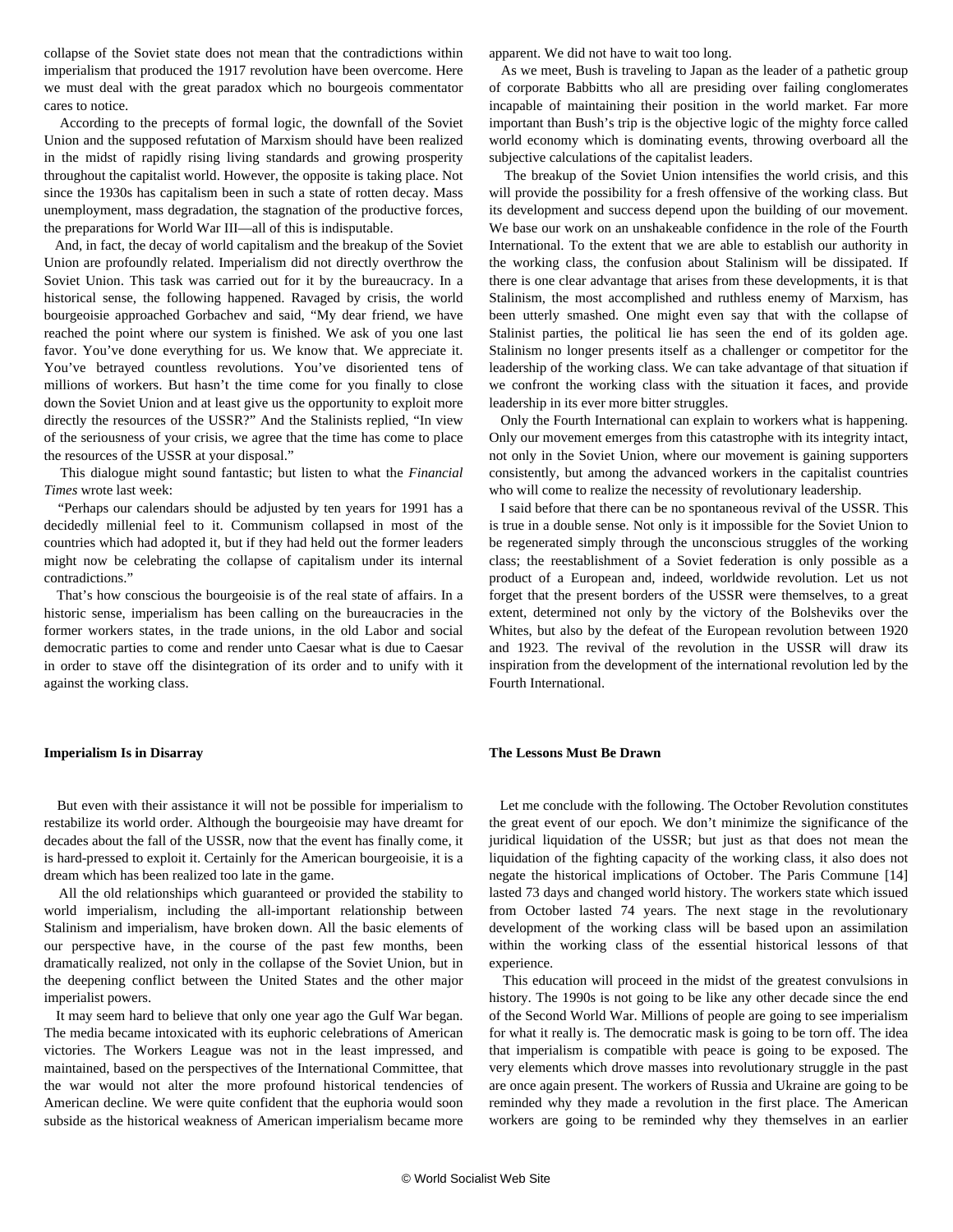period engaged in the most massive struggles against the corporations. The workers of Europe are going to be reminded of why their continent was the birthplace of socialism and Karl Marx.

 In our 1990 document we asked: "Will the political revolution develop more rapidly than the restoration of capitalism? Will the world socialist revolution develop more rapidly than World War III?" As it happened, the political revolution did not develop in time to prevent the destruction of the USSR. Now, the danger is that if the world revolution does not develop in the historical period into which we are now entering, civilization will be destroyed. World economy is once again out of control. The ability of the bourgeoisie to coordinate their policy is being routed by the elemental force unleashed by the eruption of the contradiction between world economy and the nation-state system. The capitalists cannot control it. They have no answers. They've given up even trying to find an answer.

 The GATT talks have disintegrated. International monetary policy is in disarray. Until recently, the world bourgeoisie attempted to coordinate the fluctuations of currency and interest rates. But during the very week when the United States dropped its interest rates to the lowest point in over a quarter of a century, the German bank raised the national interest rates to their highest level since the founding of the Bundesrepublik, thus driving a chasm between the monetary policies of the most powerful imperialist nations in the world and creating an instability which no government can control.

 When we say that everything depends upon the development of world revolution, this is not an idle phrase. In the final analysis, the collapse of the Soviet Union is the product of the terrible delay of world socialist revolution. The Stalinists were a mechanism utilized by imperialism to hold back the world socialist revolution; but ultimately the basic cause of the collapse of the USSR was the impossibility of maintaining a workers state in one country. As Lenin, Trotsky and all the great Marxists said: either the world socialist revolution comes to the rescue of the Soviet Union or the Soviet Union will be destroyed. One might add that even if there had existed a regime in the Soviet Union that did everything right, if the Soviet Union remained isolated it would be destroyed.

 Luxemburg made this point in 1917-1918 in some of her great articles on the Russian Revolution. She was critical of the politics of the Bolsheviks. This is not the place to go into that at great length. Certain of her criticisms were very farsighted. Some were wrong. But the most important thing she said in her criticism was that all the mistakes of the Bolsheviks, so to speak, came out of the impossible position in which the Russian Revolution had been placed due to the betrayal of the international proletariat by social democracy. In other words, she attributed all the problems of the Bolsheviks to the betrayal and delay of the world socialist revolution.

 In the period after the death of Lenin, the primary cause for the defeats of the working class became the politics of Stalinism. But we must stress again that the ultimate cause of the breakdown of the Soviet Union was the fact that the Russian Revolution did not extend into the advanced countries. And we must again warn that if the world socialist revolution is unable to advance in the midst of the deepening world crisis, then mankind is doomed.

#### **The Education of the Working Class**

 As a practical question, the development of the world socialist revolution is linked to a working class rebellion against the old organizations. Things in the next period are not going to be easy. In every country of the world the working class is going to face a brutal struggle,

but that struggle will have a beneficial effect. It is going to purge and expose all that is rotten. A better and healthier layer will emerge to the forefront of the struggles of the working class. There is a changed relation between our movement and this emerging spontaneous development within the working class. We will develop it, train it, guide it, and provide it with a perspective. That is what has been lacking everywhere in the world. There will be no absence of opportunities. A social and political crisis is developing rapidly all over the world and within the United States. The bourgeoisie itself is deeply divided and disoriented and it is possible to detect in their media an element of desperation.

 More and more the capitalists depend entirely on the ability of the old bureaucracies, the old workers organizations that have been transformed into bureaucratic concentration camps, to hold the working class under control. Yes, there was an aura of invincibility; but there is a hell of a difference between an aura and the real thing. The first real resistance of the working class will unleash a panic within the ruling class.

 Though it raises great dangers, the smashup of the Soviet bureaucracy also clears the decks. The greatest source and material foundation of corruption and opportunism has been put out of business. The Communist Party was being subsidized to the tune of millions by the Kremlin. Rotten, corrupt intellectuals were being paid to flatter the Soviet bureaucracy. Now all those who based themselves upon Stalinism have lost their credibility within the working class.

 The workers must draw the lessons of these events. We don't, however, expect them to draw the lessons by themselves. We do expect the workers to fight. That is not the problem. They have fought inside the Soviet Union. There have been big strikes. There were big strikes in America during the last decade; but these strikes were not based on a historic perspective. The working class cannot come to consciousness without the intervention of the Marxist party. That is our role. We have to educate the working class. We will educate the working class on the basis of the great historical lessons through which the class has passed in the course of the century.

 Everything our movement has stood for over the last 69 years has been vindicated. All the old pretentious Stalinist boasts about "real existing socialism," "peaceful coexistence"—all of that has gone into the dustbin of history. What stands out is the astonishing prescience of the analysis advanced by Trotsky and developed by the International Committee in the struggle against all those who attacked the perspective and program of the Fourth International: of the world revolution, of building the independent revolutionary party of the working class on a world scale. That perspective has now been irrefutably vindicated, even if in a manner which is initially tragic.

 History, as Trotsky once said, is a wicked stepmother from which the working class learns only through the most bitter experience. The movement of the working class is full of great tragedy and proceeds through great pain; but that is the way in which a class learns its lessons. But our movement, precisely because it has stood for principles, emerges from this tremendous crisis, in which everyone else has been disgraced, with its integrity intact. We are confident that our analysis and program will find a world audience. Trotskyism is on the march. Our task is to fight for our program within the working class. We must recognize the immense historical authority with which our movement speaks. Every comrade should be proud of that and determined to make 1992 the year which sees a great transformation in the practical relationship between the Workers League and the International Committee to the international working class.

# **Notes:**

 1. **Adolf Hitler** (1889-1945), a fascist demagogue, became the spokesman and all-powerful dictator on behalf of decaying German imperialism. From petty-bourgeois origins, Hitler was embittered by Germany's defeat in World War I and the conditions of veterans under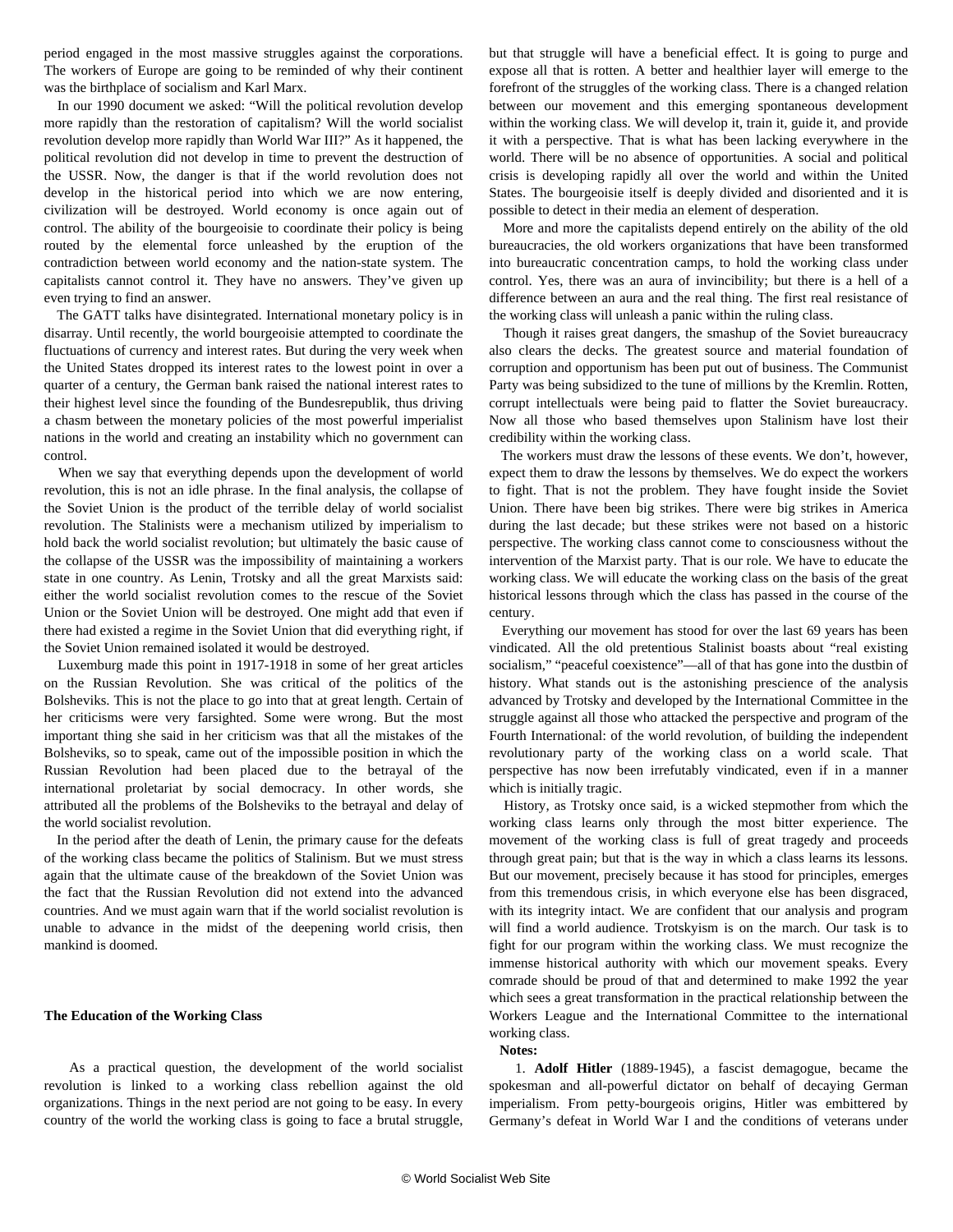the Weimar Republic. A sworn enemy of the proletariat and communism, he expounded his racist and reactionary views in *Mein Kampf*. He became a leader of the National Socialist German Workers Party (Nazis), which, backed by big capital and taking advantage of the impotence of the Communist and Social Democratic parties, took power in 1933. Trotsky described Hitler's role in this way: "Political art consisted in fusing the petty bourgeoisie into oneness through its common hostility to the proletariat. What must be done to improve things? First of all, throttle those who are underneath. Impotent before big capital, the petty bourgeoisie hopes in the future to regain its social dignity through the ruin of the workers." [return]

 2. **Rosa Luxemburg** (1871-1919) was one of the outstanding leaders in the history of the Marxist movement and a prominent opponent of revisionism and opportunism before World War I. A founder of the Polish Social Democratic Party and a leader of the left wing of the German Social Democratic Party, she opposed the party's support of World War I. Although jailed in 1915, she and Karl Liebknecht (1871-1919) organized the Spartakusbund, which later became the Communist Party of Germany. Freed by the revolution of November 1918, she helped lead the Spartacist uprising. This was crushed in January 1919, and she and Liebknecht were assassinated on the orders of Gustav Noske, Social Democratic minister of war in the Ebert-Scheidemann government. Her best-known work is *Reform or Revolution*, a polemic against the German revisionist Eduard Bernstein. [return]

 3. **Pabloites**. Members of a revisionist current which developed inside the Fourth International during the late 1940s and early 1950s under the leadership of Michel Pablo. Its best-known spokesman was the Belgian professor Ernest Mandel. Pabloism developed into a pro-Stalinist tendency, necessitating a split in the Fourth International in 1953, when the orthodox Trotskyists, under the leadership of the American SWP leader, James P. Cannon, formed the International Committee of the Fourth International. The Pabloites initially claimed that the establishment of "buffer states" in Eastern Europe after World War II by the Soviet bureaucracy (Poland, Czechoslovakia, etc.) revealed that under the pressure of the movement of the working class, Stalinism would be obliged to play a revolutionary role, in spite of its treacherous past. Pabloism hailed the Eastern European states as the first examples of the way in which socialism was to be achieved in the next historical period, which could last for centuries. In fact, these states collapsed in 1989. Later they asserted that the petty-bourgeois leadership of Fidel Castro had established a workers state in Cuba independently of the revolutionary mobilization of the working class. In many countries of Latin America, the Pabloites promoted the theory of peasant-based guerrilla warfare, leading to the wholesale extermination of the cadre of Trotskyism throughout the continent. Although the Pabloites have presented themselves as representatives of Trotskyism, their role has been that of an agency of imperialism and their opportunist influence decimated the forces of Trotskyism during the 1950s and 1960s. Following the collapse of the Stalinist regimes in the Soviet Union and Eastern Europe, the Pabloites have entered into an open alliance with Stalinism. Ernest Mandel evolved into a bourgeois politician. [return]

 4. **Isaac Deutscher** (1907-1967) was active in the Left Opposition in Poland. He became a centrist critic of Trotskyism and broke with Trotsky over the founding of the Fourth International. He authored the arguments put forward by the Polish delegates at the founding conference of the Fourth International opposing its establishment. Deutscher emigrated to England in 1942 and became a contributor to *The Economist*. In 1948 he published a critical but ultimately favorable biography of Stalin, whom he credited with having, in a contradictory way, realized the conquests of the October Revolution. Deutscher wrote a biographical trilogy of Trotsky, *The Prophet Armed*, *The Prophet Unarmed* and *The Prophet Outcast*, the third volume of which contains a diatribe against the Fourth International, which he characterized as a fiasco. His views profoundly influenced a layer within the Fourth International, in particular, Michel Pablo and Ernest Mandel. [return]

 5. **Oliver Cromwell** (1599-1658) was the leader of the English bourgeois revolution. One of the most uncompromising of the Puritans, he achieved prominence as a military commander in the civil war, raising a New Model Army of those with strong religious convictions and military skill. This army defeated the Royalists, and also rebellions in Scotland and Ireland. After the civil war, Cromwell not only pushed hard for the execution of the king, he also opposed and defeated movements inside and outside the army, such as the Levelers and Diggers, which demanded greater democracy and social equality. After this he became virtual dictator, though refusing the title of king. Cromwell did much to extend the basis of capitalism, not only in domestic affairs, but through colonial wars. Cromwell tried many forms of government such as military rule and a nominated Parliament, but died as Lord Protector without having discovered a satisfactory political alternative to the monarchy. Though the Stuarts were restored less than two years after his death, the movement he led irrevocably altered the relations between the classes and the balance of political power. [return]

 6. **James Burnham** (1905-1987) was the ideological leader of the pettybourgeois opposition in the American Socialist Workers Party in 1939-40 and a declared opponent of dialectical materialism. The opposition sought to revise the party's position of defense of the Soviet Union following the Stalin-Hitler pact. Burnham deserted to the camp of imperialist reaction little more than a month after the split in April 1940. In his book, *The Heritage We Defend*, David North observes: "The struggle waged by Trotsky and the SWP against the Burnham-Shachtman tendency was a political milestone in the development of the SWP into a proletarian Marxist party. It marked a decisive break by the SWP with pettybourgeois propagandists who were alien to the workers movement and who succumbed to the class pressures exerted by imperialism upon the revolutionary vanguard on the eve of America's entry into World War II." [return]

 7. **Max Shachtman** (1903-1972), together with James Burnham, led the petty-bourgeois opposition in the SWP. Shachtman had been a founder of the American Trotskyist movement in 1928, and edited several books and pamphlets by Trotsky. After the split in 1940, Shachtman organized the Workers Party, later renamed the Independent Socialist League. In 1958 he joined the right wing of the Socialist Party. [return]

 8. **Sheila Torrance** (1943- ) broke from the Trotskyist movement in 1985 at the time of the collapse of the British Workers Revolutionary Party, of which she was then the assistant general secretary. Active during her teens in a Zionist youth organization and the Labour Party youth movement, Torrance was won to the Trotskyist movement in the early 1960s, during the entry work carried out in the Labour Party by the British Trotskyists. In her capacity as assistant general secretary of the WRP, her work focused exclusively on organization. Attracted by the activism which characterized the WRP during the years of its decline, she became notorious within the movement for her indifference to political questions. Following her break with Trotskyism, she initially supported Gerry Healy, who was expelled in 1985 from the International Committee of the Fourth International and the WRP, then its British section. An ardent supporter of bourgeois nationalism, Torrance promoted the line that those who build working class parties in countries such as Iran should be executed. Little more than one year after breaking with the ICFI, the Healy-Torrance tendency underwent a further split, with Healy arguing that Gorbachev was the leader of the political revolution in the Soviet Union. Torrance currently heads a petty-bourgeois radical group, one of the remnants of the WRP, and is uncritically promoting a variety of petty-bourgeois nationalists such as Fidel Castro, Muammar Gaddhafi and the leadership of the PLO. [return]